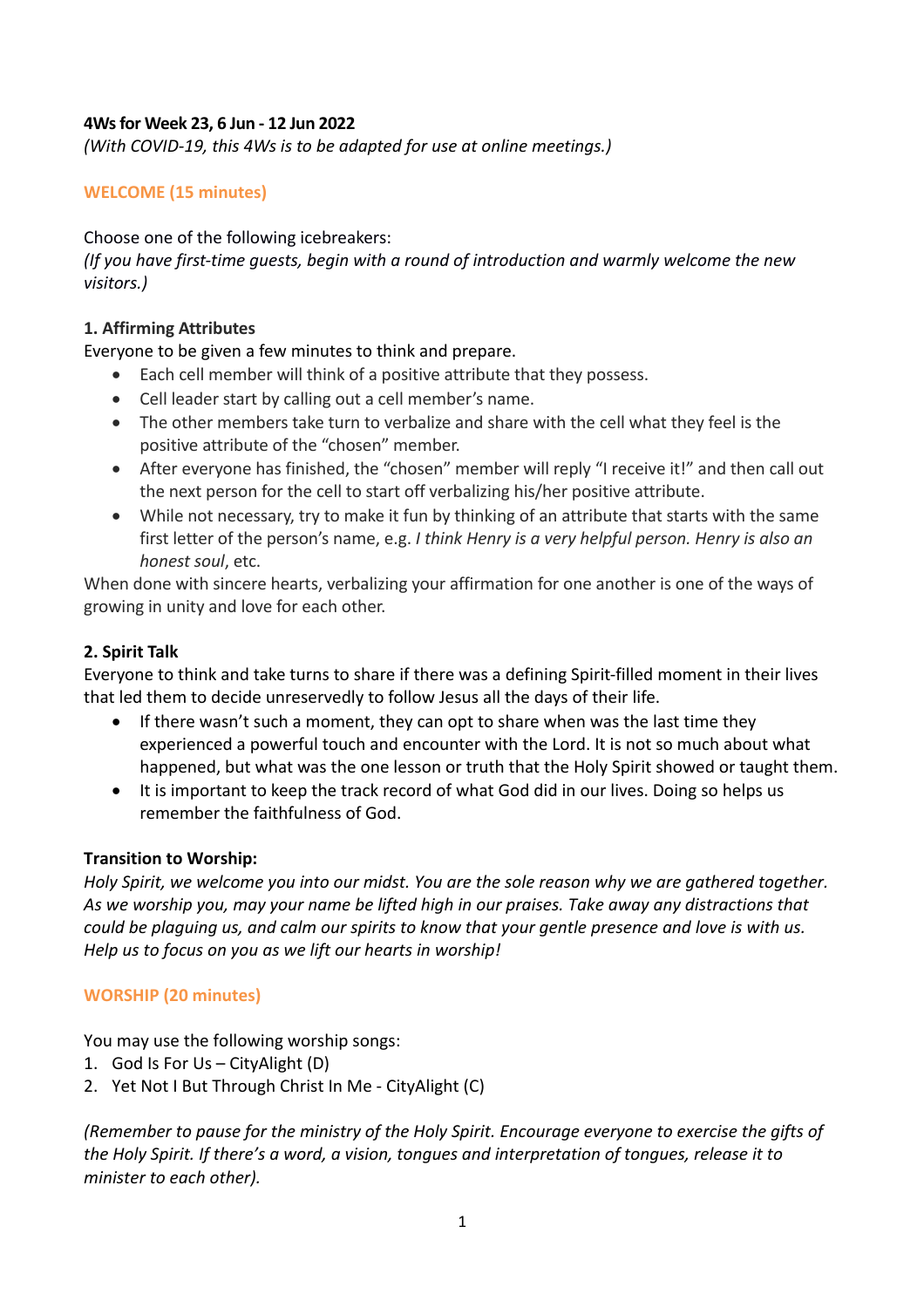#### $\overline{2}$

## **Transition to Word:**

*Lord, our hearts are filled with Joy. We know that indeed you are for us, and will never ever let us go. Even when we have failed you, time and time again you call us to yourself. Indeed nothing can separate us from the Father's love. Nothing is possible with our own human hands or effort, but only through Christ that is in us. So Holy Spirit, come and touch us once again. We want to see your glory. Amen!*

## **WORD (45 minutes)**

## **Memory verse of the week: 1 Corinthians 15:56-57 (NIVUK)**

**<sup>56</sup>** The sting of death is sin, and the power of sin is the law. **<sup>57</sup>** But thanks be to God! He gives us the victory through our Lord Jesus Christ.

## **Sermon Title: Pentecost By Pastor Roland Lee on 4-5 June 2022**

## **Scripture Passage: Acts 2:1-4 (NIVUK)**

**<sup>1</sup>**When the day of Pentecost came, they were all together in one place. **<sup>2</sup>** Suddenly a sound like the blowing of a violent wind came from heaven and filled the whole house where they were sitting. **<sup>3</sup>** They saw what seemed to be tongues of fire that separated and came to rest on each of them. **<sup>4</sup>** All of them were filled with the Holy Spirit and began to speak in other tongues as the Spirit enabled them.

## **Introduction**

The day of Pentecost was such a significant moment to the Christian Church. It was an event where the community of believers gathered in the upper room, and had such a power encounter with the Holy Spirit that the power and life of the Holy Spirit came upon them, and as a result the church was birthed!

As we celebrate Pentecost, we are reminded once again as a church on the very word that the Lord gave to FCBC at the start of the year — that is to "Give the Holy Spirit His rightful place". We need to move together as a community to experience the power and life of Pentecost.

How does the Holy Spirit want us to experience the power of Pentecost as a faith community? By having:

- 1. Unity to Love One Another
- 2. Utterances to Bless One Another
- 3. Unction to Minister to One Another

## **Discovery and Understanding Questions:**

## **Q1. Why is Unity necessary? How does Unity manifest itself in our community when the Holy Spirit moves?**

**A1.** Unity of the church, and the body of Christ, has always been on the heart of God. If this is true of the church, this is definitely true, even within the cell groups of the church.

## **Acts 2:1 (NIVUK)**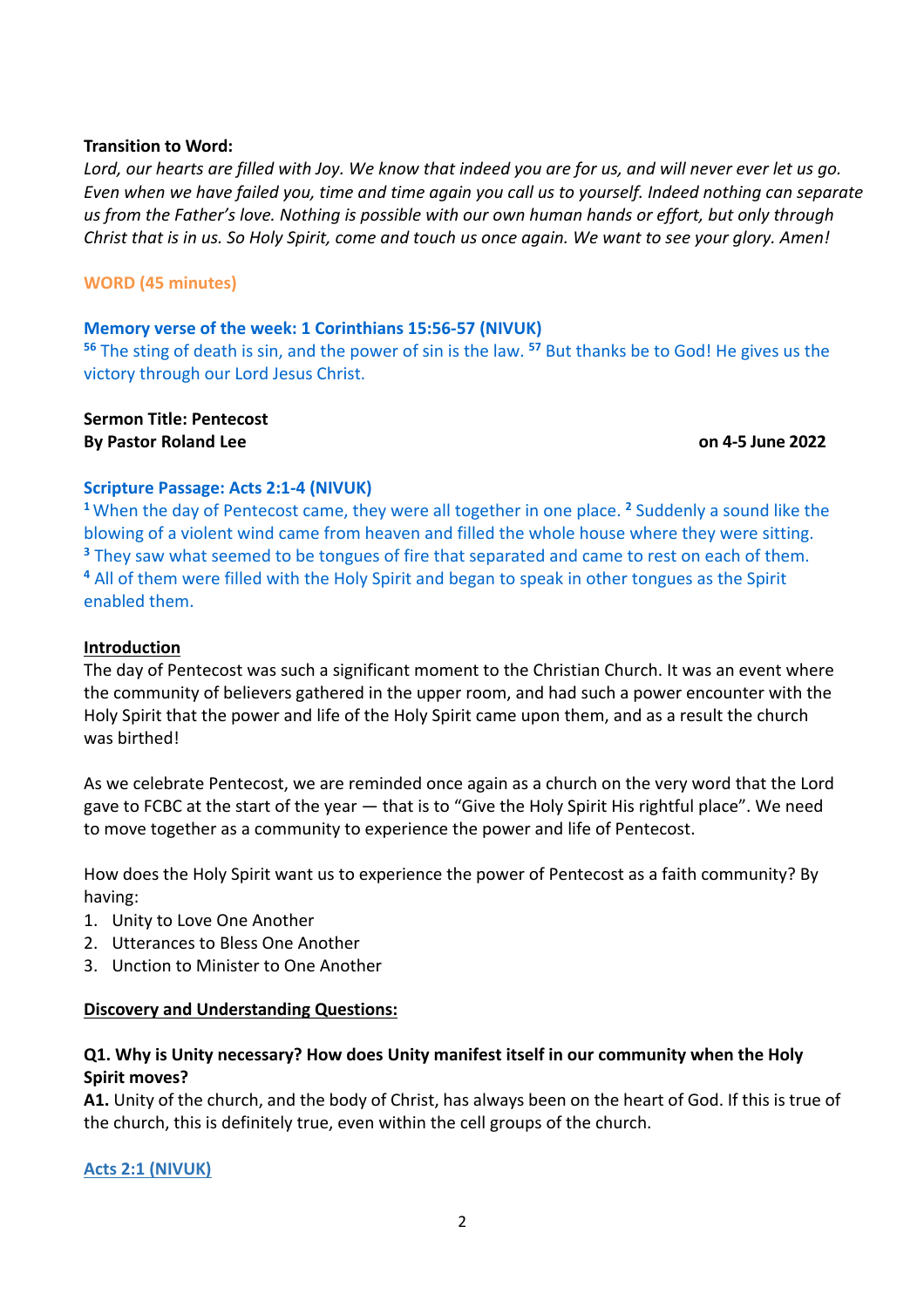## **<sup>1</sup>** When the day of Pentecost came, they were all together in one place.

Right from the get go, the community of believers were all together in one place. It must have been a really crowded upper room. Yet, the believers persisted on gathering together as there was oneness of heart.

When the people of God are of one heart, this creates the atmosphere and environment for people to feel safe, and that allowsthe Holy Spirit to move and be manifested in the lives of people and work through them. At the same time, this very same environment also creates the opportunity and freedom for people to seek forgiveness or reconciliation with one another. In so doing, bondages are broken, people are set free, hearts and captives are released too. Such is the power of Unity.

# **Q2. Apart from being "together in one place" (Acts 2:1), what else also happened to the believers as seen in Acts 2:4 when the Holy Spirit came on the day of Pentecost?**

**A2.** The believers "began to speak in other tongues" as "the Spirit enabled them." In other words, they were given utterances to bless one another, and the unction to minister to one another.

Tongues are given to us by God as an unknown spiritual heavenly language. Tongues can also be a known language that we do not know or have the ability to utter on our own. When the Holy Spirit came on the day of Pentecost, the believers were given power, not only to preach the good news, but also the heavenly languages or utterances to encourage and bless others! When the Holy Spirit moves in our community, God can and will use us to be a blessing to others.

Unction is the anointing and power from the Holy Spirit to pray for healing or some other areas of need for one another. As the Holy Spirit moves when we are assembled (e.g. as a cell group), there will be moments He would want to empower us to pray for the needs of others.

# **Acts 2:4 (NIVUK)**

**<sup>4</sup>** All of them were filled with the Holy Spirit and began to speak in other tongues as the Spirit enabled them.

## **Application Questions**

Break into smaller groups, share, pray and minister to one another.

**Q1**. Are you struggling to move with oneness with the church or with the cell? If this is the community you have decided to be rooted in, ask the Lord to reconcile your hearts to move in unity.

**Q2**. Do you find the liberty to move in accordance to the promptings of the Holy Spirit? Or do you find yourself shying or shunning away from Him? If so, why?

## **Transition to Works:**

*Holy Spirit Come! There is no other way or means to which we can experience a breakthrough. No human effort or plan will ever supersede the outpouring of your power and love in our lives. We love you, Holy Spirit and indeed we welcome You to take your rightful place in our lives, in our cell and in our church. Amen.*

## **WORKS (15 minutes)**